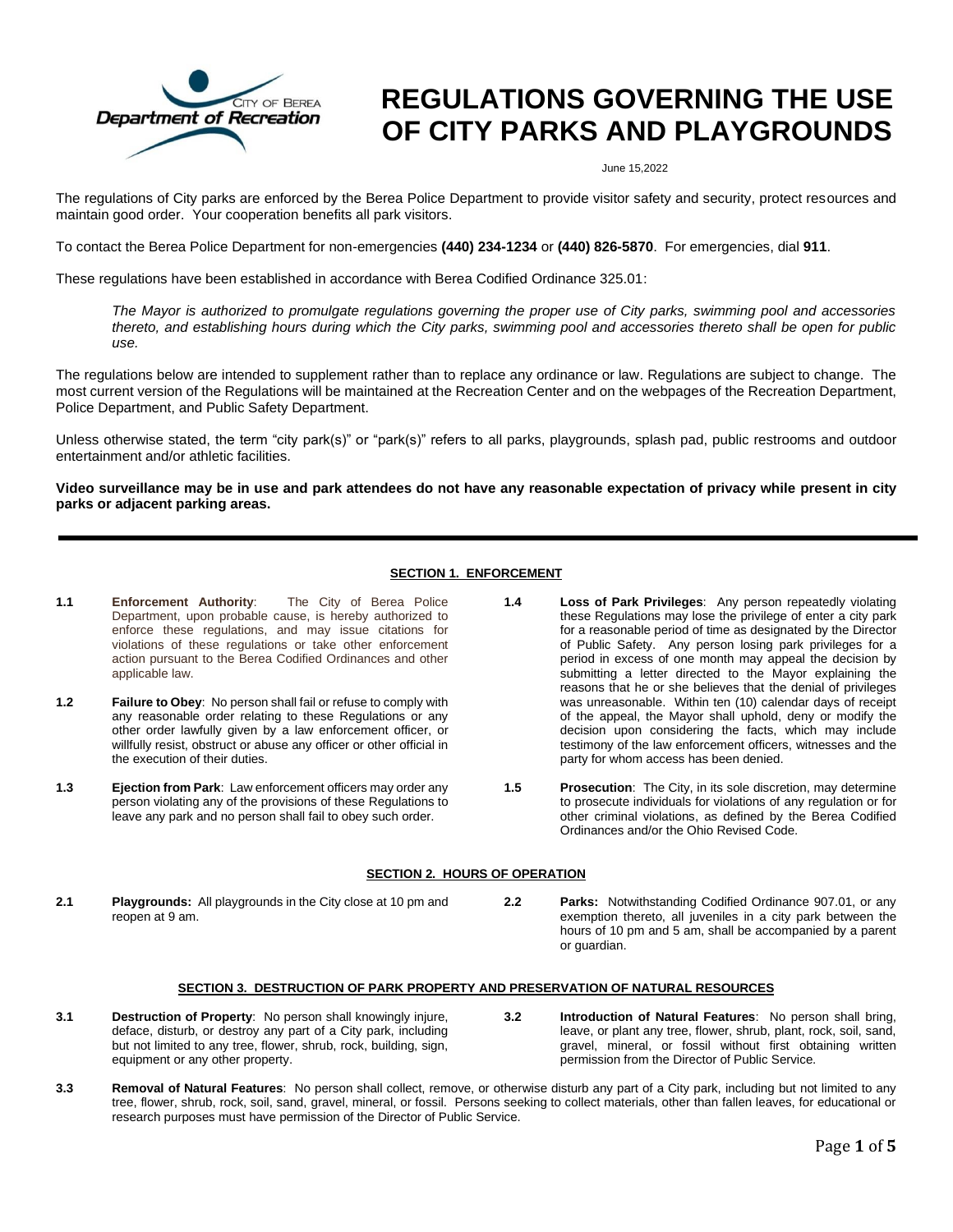**3.4 Disturbance of Ground at Coe Lake:** No person shall drive any device, including but not limited to, stakes, posts, poles, signs, shovels, or picks into any ground surface, including grass, dirt, wood, bricks, mulch at Coe Lake and the Mucklo Playground.

# **SECTION 4. DISPOSAL OF REFUSE**

- **4.1 Garbage and Debris**: No person shall leave behind, or dump in any part of a City park, garbage, ashes, sewage, refuse, waste, earth or debris of any kind.
- **4.2 Hazardous or Noxious Materials**: No person shall bring hazardous or noxious materials into any City park.
- **4.3 Preservation of Park Waters**: No person shall place or permit to be placed in Coe Lake or other waterway, any hazardous or noxious materials which may render the waters harmful or detrimental to the public health or to animal, vegetative or aquatic life, or which may unreasonably lessen the use and enjoyment of such waters for recreational or other City uses.

## **SECTION 5. HUNTING, FISHING AND WILDLIFE**

- **5.1 Hunting**: No person shall hunt, pursue with dogs, trap or in any other way, molest any wild bird or animal in a City park.
- **5.2 Birds, Nests and Eggs**: No person shall knowingly disturb or injure any bird nest or remove or injure any bird egg.
- **5.3 Fishing**: Fishing is permitted in Coe Lake; however, no person may fish in Coe Lake without a valid license issued by

#### the State of Ohio pursuant to 1533.32 of the Ohio Revised Code. The use of traps, spears, gigs, bows, arrows, or unattended hooks for fishing is prohibited.

**5.4 Feeding or Harassing Wildlife:** No person shall feed or otherwise harass wildlife, including but not limited to geese.

# **SECTION 6. PERSONAL CONDUCT AND PROHIBITIONS**

#### **6.1 Disorderly Conduct**:

- a) No person shall commit any act that is defined as disorderly conduct by Section 2917.11 of the Revised Code or any amendments thereto or as defined in Section 909.03 of the Codified Ordinances of the City of Berea or any amendments thereto.
- b) No person shall engage in any game or activity that could reasonably endanger other persons or property in the park.
- c) No person using the park shall use profane, obscene, threatening or indecent language or shall act in an obscene or indecent manner when such language would otherwise disturb another reasonable person's enjoyment of the park.
- **6.2 Audio Disturbances - Noise**: Except upon issuance of a permit, no person shall operate or play an audio device in a City park, including but not limited to, radios, televisions, musical instruments, amplifiers or public address systems in a manner:
	- a) that can be heard from a distance of 25 feet away from the audio device; or
	- b) that makes noise which is unreasonable, considering the nature and purpose of the person's conduct, location, time of day or night, purpose for which the area was established; impact on other visitors to the park, and any other factor that would govern the conduct of a reasonable person under the circumstances.

#### **6.3 Beer and Intoxicating Liquor**:

- a) Except as designated in a special use permit, no person shall bring, have, keep, carry, serve or drink or be under the influence of beer or any other intoxicating beverage in a City park.
- b) Upon approval of a special use permit with alcohol and notwithstanding any law to the contrary, no one under age 21 may have, keep, carry, serve or drink beer or any other intoxicating beverage.
- **6.4 Controlled Substances**: No person shall bring, have, keep, carry, distribute, use, or be under the influence of any type of narcotic drug, opiate, hallucinogen, controlled substance, marijuana, or harmful intoxicant as defined in Chaters 2925 and 3917 of the Ohio Revised Code. No person shall possess, use or distribute any instrument or equipment that is customarily or primarily used for administering such drugs or substances.

#### **6.5 Smoking and Vaping Prohibited**:

- a) No person shall use tobacco or vapor products in a city park.
- b) No person shall throw or place upon the ground or in any waterway, any lighted match, cigar, cigarette or other burning substance.
- **6.6 Fires**: No person shall build, start, maintain or use a fire in a city park, except in the Pavilion Fireplace or in a grill provided by the City for the purpose of cooking food. All other grills and grilling activities are prohibited, except in accordance with a special use permit.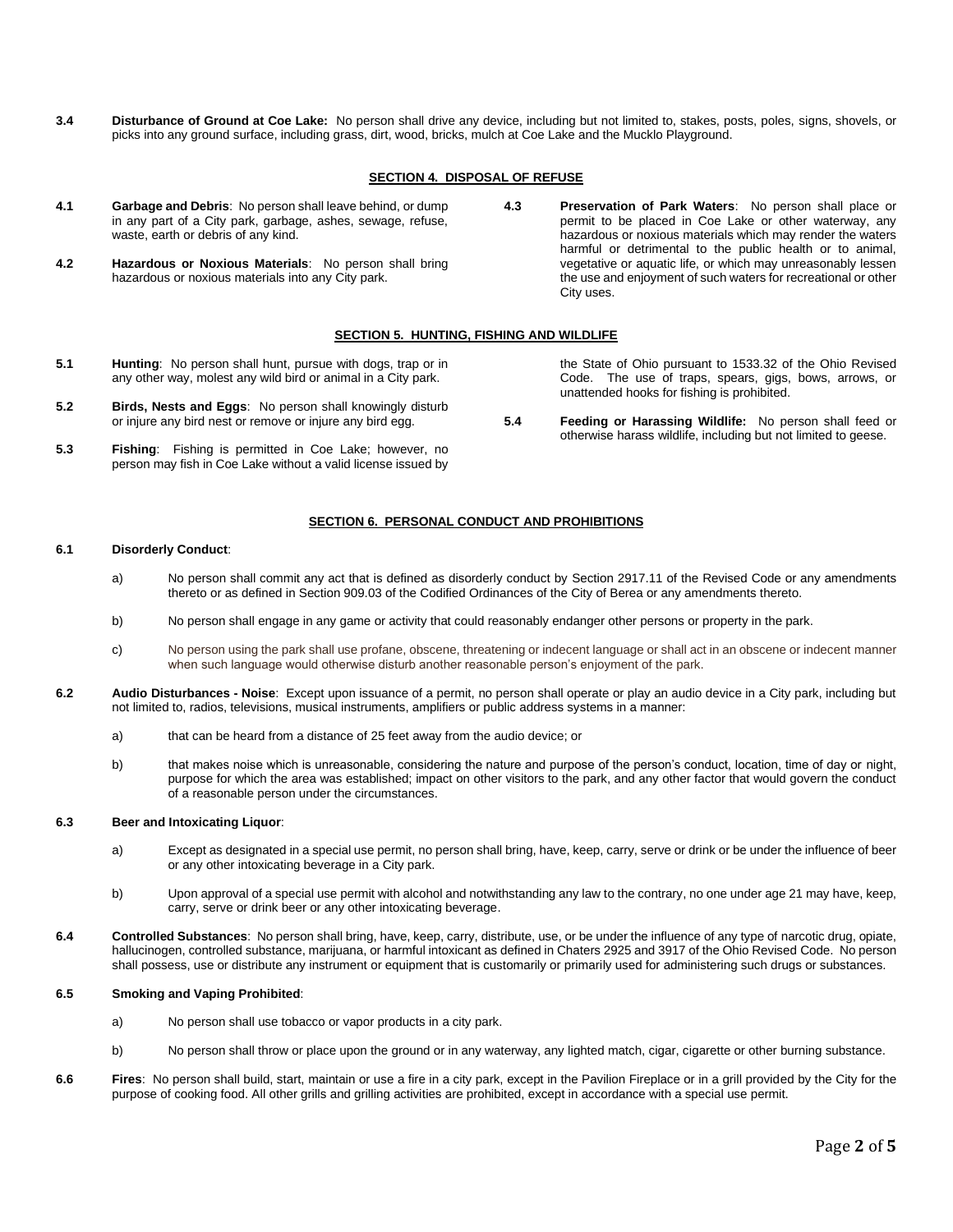## **6.7 Restroom Facilities:**

- a) No person shall possess or use any audio or video device in any restroom facility.
- b) No person shall loiter in or around a public restroom.
- **6.8 Public Indecency and Nudity**: No person shall engage in any sexual conduct, as defined by Ohio Revised Code 2907.01, or masturbation or conduct that to an ordinary observer would appear to be sexual conduct or masturbation.
- **6.9 Golfing:** No person shall hit a golf ball or swing a golf club in the Coe Lake Park.
- **6.10 Projectiles:** No person shall possess, hurl, throw, discharge, fire, or propel by any means, any object, including but not limited to BB guns, pellet guns, air guns, slingshots, bows, arrows and blowguns; stones, darts, knives, spears, and javelins. This prohibition does not apply to throwing balls, frisbees, or other similar athletic objects.
- **6.11 Firearms:** Persons may carry firearms only in accordance with federal, state and local law.

#### **6.12 Engine Powered Toys and Drones:**

- a) No person shall operate any engine-powered model or toy airplane or toy boat or other toy vehicle in Coe Lake.
- b) No person shall operate a drone in a City park, except in accordance with federal and state law.

#### **6.13 Loitering in Parking Areas:**

- a) No person shall loiter in any public parking area adjacent to a city park.
- b) No person shall play games or participate in any activities in a public parking lot, unless said activity is pursuant to a special use permit.
- **6.14 Release of Materials Into the Air:** No person shall release balloons or throw rice or other similar materials into the air, unless expressly authorized in writing by the Director of Public Service
- **6.15 Skateboards, Rollerblades and Scooters:** No person shall ride any skateboard, rollerblade, or scooter on any of the sidewalks or foot-paths at Coe Lake or McKelvey Park, or on walls, steps or railings adjacent thereto.
- **6.16 Gambling:** No person shall organize, conduct or participate in schemes of chance or any gambling in any form within a park.
- **6.17 Swimming**: No person shall swim, bathe, wade, enter into Coe Lake.

#### **6.18 Winter Activities**:

- a) No person shall engage in ice fishing or ice skating in a City park.
- b) No person shall walk on any ice that is covering Coe Lake.

## **6.19 Boating and Watercraft**:

- a) Operation of motorized boats are prohibited in Coe Lake, except as provided for in a special use permit.
- b) Lifejackets shall be worn by any person in any boat or watercraft operated in Coe Lake.
- **6.20 Voyeurism**: No person shall secretly or surreptitiously videotape, film, photograph or otherwise record another person in the park, under or through the clothing worn by that person for the purpose of viewing the body of, or the undergarments worn by, that other person.
- **6.21 Fireworks**: No person shall possess or discharge fireworks, on City property without a permit issued by the Fire Chief and in accordance with applicable law.

# **6.22 Storage of Personal Belongings, Camping and Temporary Lodging**:

- a) No person shall establish or maintain any tent, camp or other temporary lodging place in a city park.
- b) Storage of personal belongings in a city park is prohibited. Any property left behind shall be confiscated and stored for up to thirty days, after which the property may be disposed of in accordance with the law.
- **6.23 Interfering With a Permit:** No person shall disturb or unreasonably interfere with any person or party occupying any area in a park or participating in any activity in a park under the authority of a permit.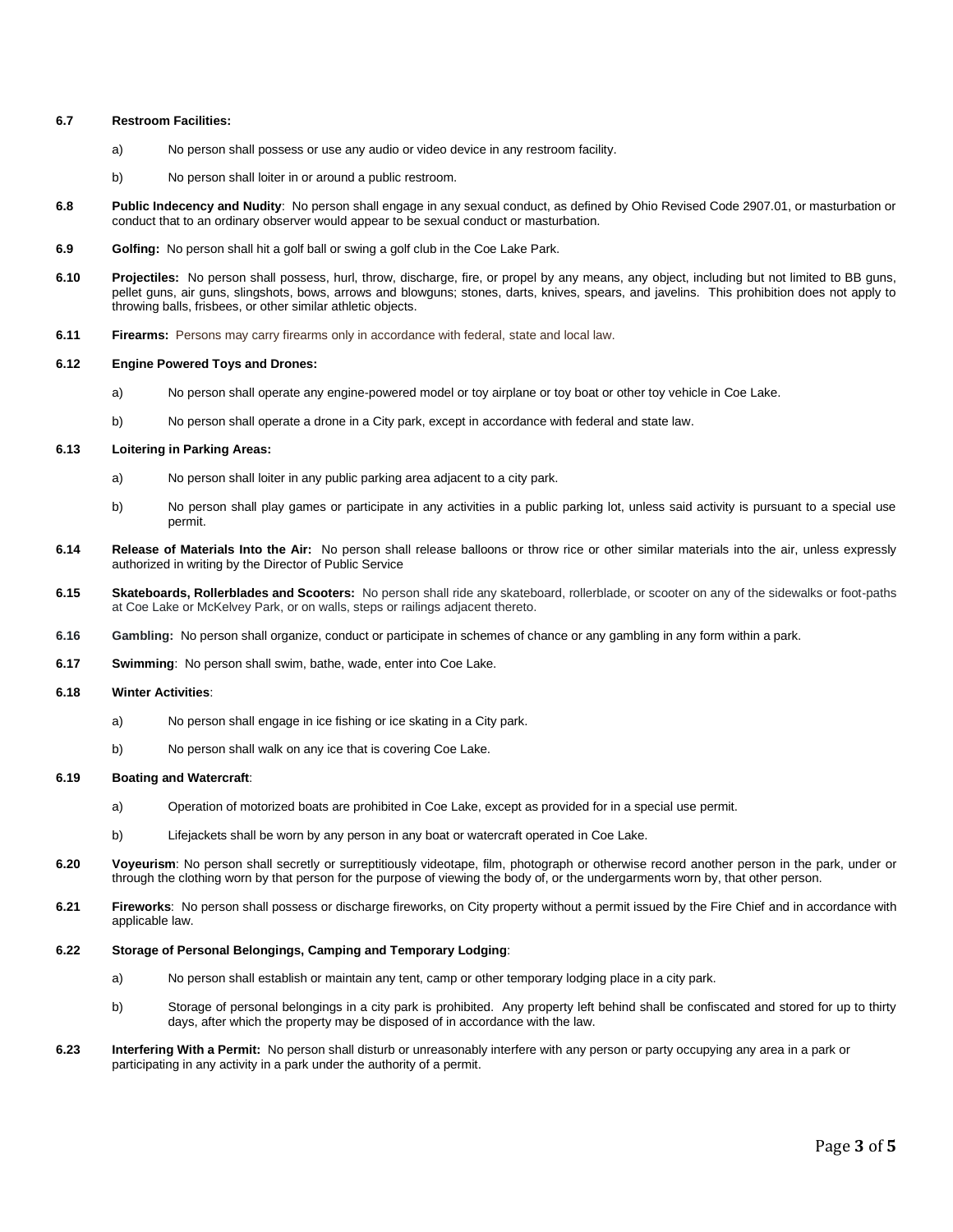# **SECTION 7. OPERATION OF BICYCLES, VEHICLES IN AND AROUND PUBLIC PARKS**

## **7.1 Bicycles**:

- a) At Coe Lake, bicycles may not be operated beyond the stone-entranceway. For the safety of all persons present, bicycles must be walked throughout the park.
- b) No person shall operate a bicycle in a reckless manner so as to endanger the operator or any other person or property.
- **7.2 All-Terrain, All-Purpose Vehicles and Snowmobiles**: No person shall drive or propel, or cause to be driven or propelled, any all-terrain vehicle, snowmobile or other allpurpose vehicle, as defined in Section 4519.01 of the Ohio Revised Code in any City park.
- **7.3 Loading and Unloading**: Loading and unloading of equipment, supplies, food, etc. shall be from the public drive and/or parking lot area. Vehicles may not be operated, stopped or parked on or over grass, walkways or paths without a special use permit specifically authorizing such act.

# **SECTION 8. DOGS, CATS, HORSES AND OTHER ANIMALS**

- **8.1 Control of Animals**: Except for guide or other service dogs used by blind, deaf, or mobility impaired persons, domesticated animals shall be controlled at all times on a leash, held in hand, provided that the animal(s) do not unreasonably disturb the use and enjoyment of the park by other visitors. Leashes shall not be longer than 8-feet in length.
- **8.2 Animal Waste:** Persons bringing or riding animals in a City park or adjacent parking area, shall pick up and dispose of any waste left by their animal.
- **8.3 Horses and Other Equine Animals:** No person shall ride any equine animal, including but not limited to horses, mules, burros, donkeys, or any other animal, except in areas designated and posted specifically for such use, or with the written consent of an authorized City official.
- **8.4 Releasing of Animals**: No person shall bring any domestic or wild animal into a City park for the purpose of releasing or abandoning said animal; nor shall any person release or abandon any animal within a City park.
- **8.5 Swimming Prohibited:** No person shall allow their pet to swim in Coe Lake.

# **SECTION 9. COMMERCIAL ENTERPRISES AND SOLICITATION**

- **9.1 Sales:** No person shall sell or offer for sale any article, thing, privilege or service without first obtaining a permit.
- **9.2 Panhandling**: Panhandling means any solicitation made in person requesting an immediate donation, but shall not include passively standing or sitting with a sign or other nonverbal indication that one is seeking donations, without addressing any solicitation to any specific person other than in response to an inquiry by that person.

No person shall engage in panhandling by:

a) blocking the path of the person being asked for a donation;

- b) following a person who walks away from the panhandler;
- c) making any statement, gesture or other communication by which the panhandler knowingly causes another to believe that the panhandler will cause physical harm to the person or property of another; or
- d) violating any applicable local or state law regarding panhandling.

# **SECTION 10. ADDITIONAL REGULATIONS FOR USE OF THE SPLASH PAD**

**10.1 Supervision:** Children shall be under the supervision of an adult at all times.

**10.2 Conduct:**

- a) Running and rough play is prohibited.
- b) Anyone with an infectious wound, communicable disease or diarrhea is prohibited from playing in the splash pad.
- c) No bikes, scooters, skateboards, rollerblades are permitted in the splash pad area.